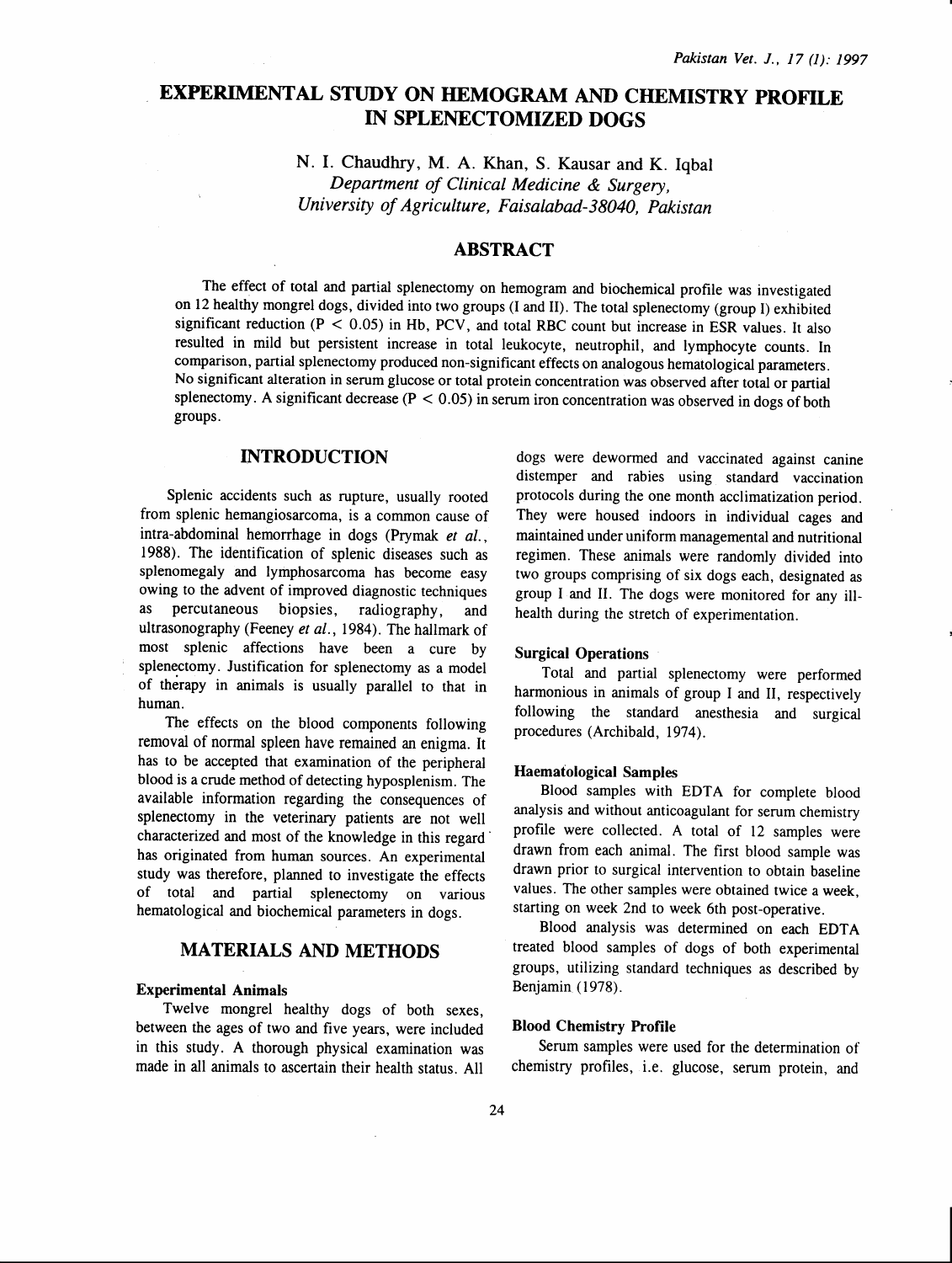iron, utilizing composite kits (Merckotest<sup>R</sup>) as directed by the manufacturer.

#### Statistical analysis

The data obtained was subjected to statistical manipulation using analysis of variance test (Steel and Torrie, 1980).

# RESULTS AND DISCUSSION

All dogs in the study remained apparently healthy during the trial period. None of the dogs in both groups suffered any post-surgical complication, such as haemorrhage or peritonitis. Several ephemeral changes in blood components and biochemical profiles were identified that persisted for a variable periods following total or partial splenectomy (Table 1).

A persistent anaemia was observed in animals of group I, as noted by a significant reduction ( $P < 0.05$ )

in RBC count, Hb cone. (Fig. 1), and PCV values (Fig.  $2)$  on day-6 post-surgery, as compared to their baseline values and with group II. The anaemia in total splenectomized dogs could be related to loss of the spleen-iron regulatory function as reported in man by earlier workers (Ek and Rayner, 1950).

A significant  $(P < 0.01)$  increase in ESR values was observed in animals of both groups, respectively, compared to their baseline values. However, among groups there was non-significant difference (Fig. 3). This higher ESR values might be associated with persistence anaemia and has also been explained by Benjamin (1978).

A significant ( $P < 0.05$ ) and continual increase in total leukocyte, neutrophil, lymphocyte, and eosinophil counts, a transient increase in monocyte, and normal basophil numbers were observed post-operatively in group I dogs compared to baseline values and with

Table I: Pre- and Post-operative haematological values in splenectomized dogs.

|             |          | Post-operative days |      |      |      |      |          |             |          |      |          |      |
|-------------|----------|---------------------|------|------|------|------|----------|-------------|----------|------|----------|------|
|             | $\bf{0}$ | 15                  | 18   | 21   | 24   | 27   | 30       | 33          | 36       | 39   | 42       | 45   |
| Group-I     |          |                     |      |      |      |      |          |             |          |      |          |      |
| <b>RBC</b>  | 5.98     | 4.10                | 4.08 | 4.02 | 3.98 | 3.86 | 4.08     | 4.28        | 4.06     | 3.97 | 4.13     | 4.23 |
| Hb          | 14.2     | 11.8                | 11.8 | 12.1 | 10.8 | 9.9  | 11.2     | 11.0        | 10.7     | 12.0 | 12.4     | 12.0 |
| PCV         | 40.0     | 39.2                | 28.2 | 28.7 | 27.0 | 29.0 | 29.5     | 30.2        | 29.7     | 29.6 | 30.8     | 30.3 |
| <b>ESR</b>  | 08.2     | 35.2                | 33.3 | 36.5 | 40.5 | 39.0 | 34.2     | 32.7        | 35.3     | 29.7 | 31.8     | 37.7 |
| Group-II    |          |                     |      |      |      |      |          |             |          |      |          |      |
| <b>RBC</b>  | 6.46     | 5.55                | 5.62 | 5.65 | 5.72 | 5.83 | 5.98     | 6.06        | 6.08     | 6.04 | 5.95     | 6.0  |
| Hb          | 14.5     | 14.0                | 14.4 | 14.7 | 14.1 | 14.5 | 15.4     | 15.2        | 15.2     | 15.0 | 14.8     | 15.4 |
| PCV         | 39.0     | 38.2                | 38.8 | 44.0 | 37.2 | 39.2 | 39.6     | 39.8        | 37.7     | 37.5 | 37.0     | 38.4 |
| <b>ESR</b>  | 09.5     | 32.5                | 30.5 | 29.6 | 29.2 | 28.0 | 29.4     | 28.4        | 28.3     | 28.2 | 27.5     | 26.8 |
| Group I     |          |                     |      |      |      |      |          |             |          |      |          |      |
| <b>TLC</b>  | 8.2      | 14.5                | 14.4 | 14.6 | 14.6 | 14.4 | 14.6     | 14.4        | 14.0     | 15.0 | 14.6     | 15.0 |
| N           | 4883     | 8465                | 8709 | 7549 | 7578 | 8254 | 8656     | 7645        | 7925     | 8661 | 8574     | 8964 |
| L           | 2477     | 3863                | 3175 | 3424 | 3664 | 3980 | 3974     | 4332        | 4025     | 4223 | 4034     | 4054 |
| М           | 365      | 738                 | 879  | 629  | 308  | 332  | 448      | 426         | 438      | 665  | 490      | 299  |
| E           | 595      | 138                 | 1635 | 2429 | 1669 | 1747 | 1591     | 1747        | 1533     | 1379 | 1350     | 1365 |
| B           | 68       | 44                  | 27   | 20   | 77   | 95   | 0        | 24          | 23       | 61   | 48       | 56   |
| Group II    |          |                     |      |      |      |      |          |             |          |      |          |      |
| <b>TLC</b>  | 8.7      | 9.8                 | 9.4  | 9.4  | 8.9  | 9.2  | 9.0      | 10.3        | 9.3      | 9.1  | 9.5      | 9.7  |
| $\mathbf N$ | 5383     | 5893                | 5839 | 5282 | 5498 | 5449 | 5269     | 3951        | 5250     | 5195 | 5415     | 5410 |
| L           | 2117     | 2471                | 2300 | 2660 | 2328 | 2683 | 2362     | 3143        | 3227     | 2993 | 3144     | 3514 |
| M           | 419      | 417                 | 380  | 395  | 324  | 398  | 360      | 422         | 318      | 382  | 339      | 274  |
| E           | 598      | 935                 | 980  | 1230 | 857  | 673  | 682      | 752         | 606      | 478  | 607      | 547  |
| В           | 90       | 31                  | 12   | 10   | 13   | 30   | $\bf{0}$ | $5^{\circ}$ | $\bf{0}$ | 0    | $\bf{0}$ | 0    |

RBCs = Red blood cells, millions/cmm; Hb = Haemoglobin gm/dl; PCV = Packed cell volume per cent;  $ESR = Erythrocyte sedimentation rate, mm/h; TLC = Total leukocytic counts thousand/cmm;$ 

 $N =$  Neutrophils absolute values;  $L =$  Lymphocytes absolute values;  $M =$  Monocytes absolute values;

E= Eosinophils absolute values; B= Basophils absolute values;  $(n= 6)$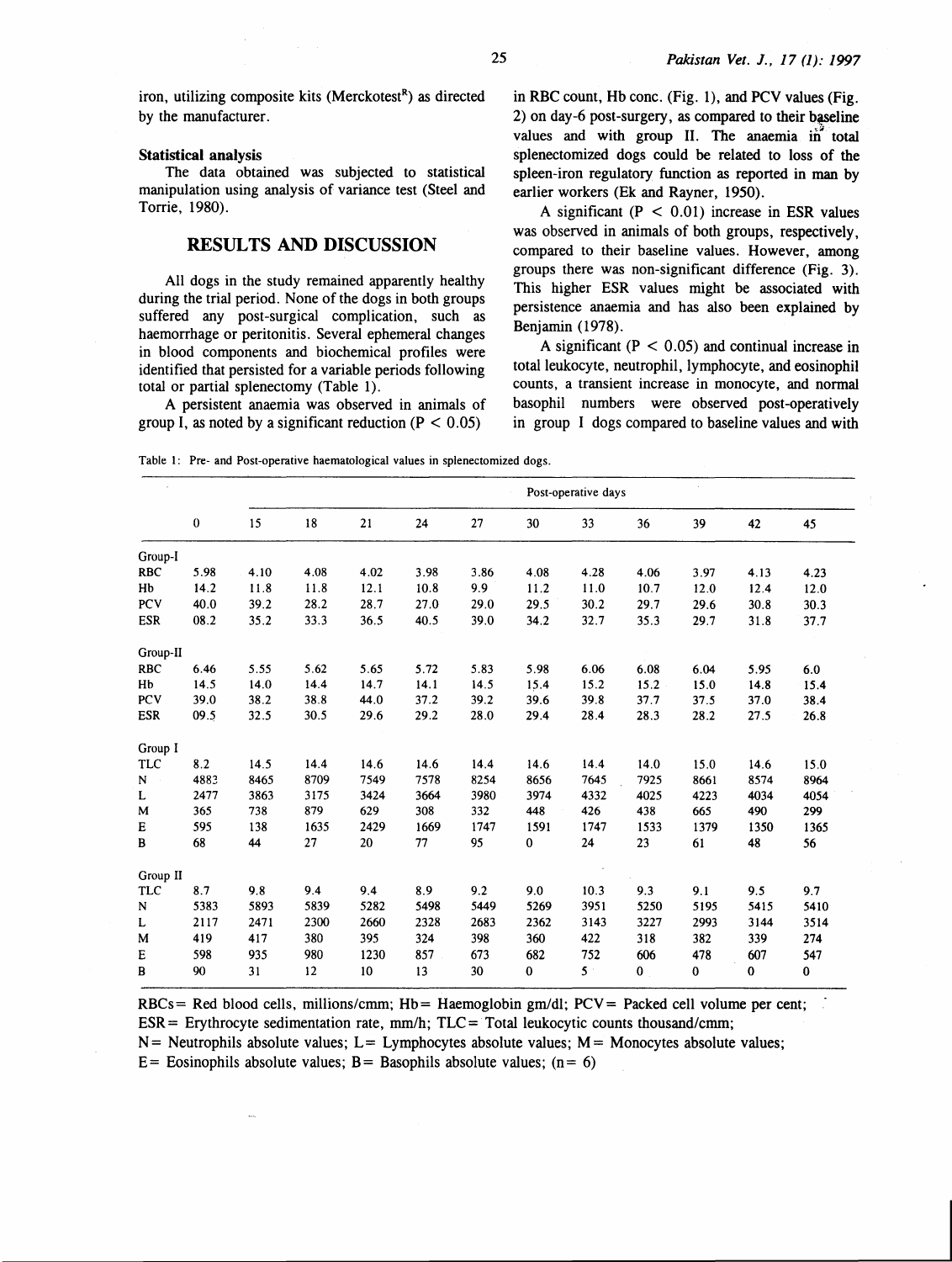

Fig. 1: Haemoglobin values in total and partial splenectomized dogs.



Fig. 2: Haematocrit values in total and partial splenectomized dogs.



Fig. 3: Erythrocyte sedimentation rate in total and partial splenectomized dogs.



Fig. 4: Leukocytic counts in total and partial splenectomized dogs.



Fig. 5: Neutrophil counts in total and partial splenectomized dogs.



Fig. 6: Lymphocyte counts in total and partial splenectomized dogs.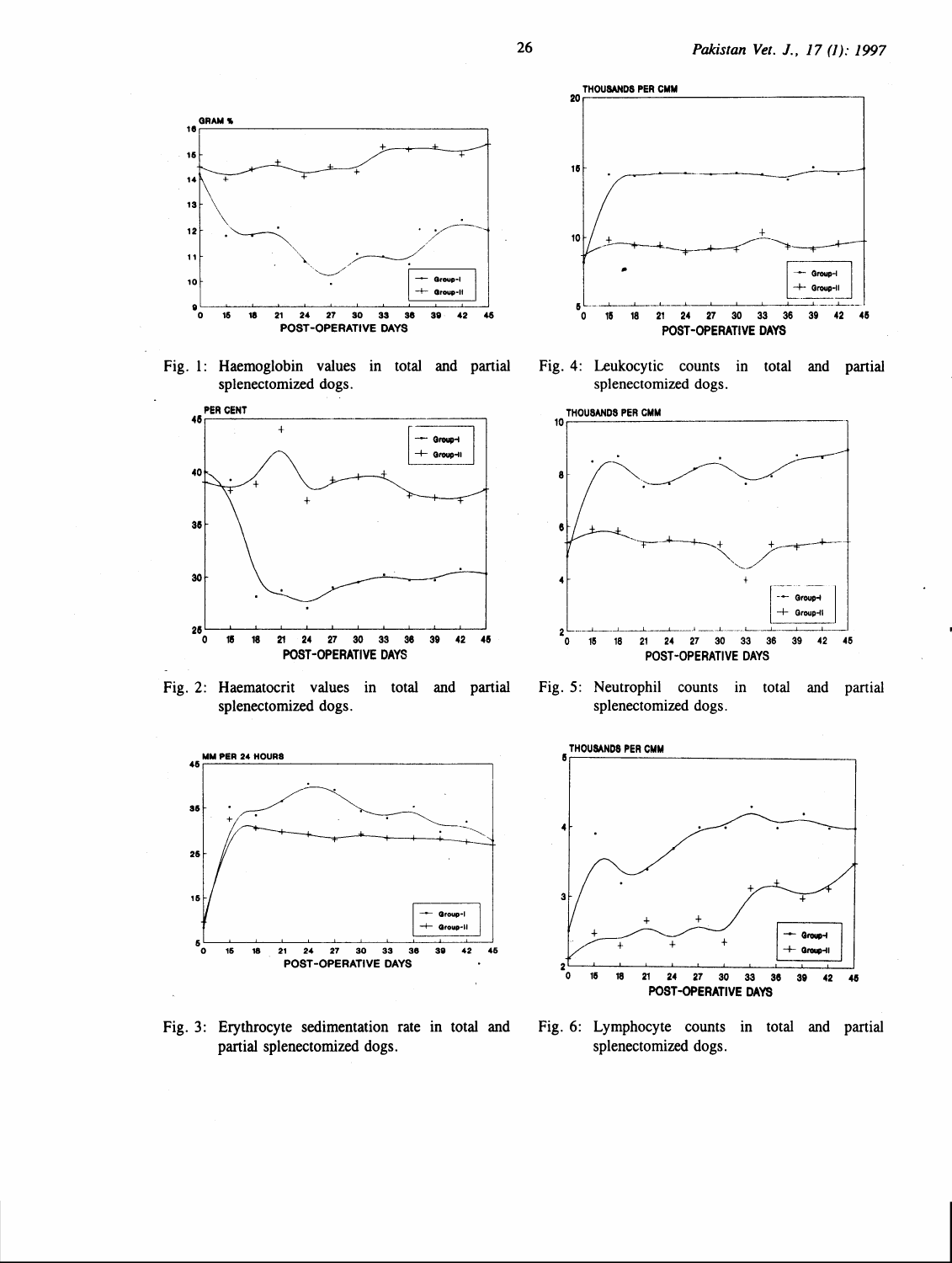group II dogs (Figs. 4-7). Modifications in these blood cells could be coupled with total splenectomy and its predisposition for transient and intermittent type of nonspecific bacteremia or septicemia (Weinstein *et al.,*  1983).

In healthy individuals bacteria are cleared off from circulation rapidly and effectively through phagocytosis by fixed tissues macrophages in the spleen and liver. Persistent bacteremia can occur when bacteria can multiply at a rate that exceeds the ability of the reticuloendothelial system to remove them (Dow and Jones, 1989). In addition, non-infectious factors such as corticosteroid excess caused by fear or other stresses, anesthesia, laparotomy, or exercise may also be associated with moderate changes in leukogram (Randy, 1991a). In the present study all animals apparently remained clinically healthy throughout the study period and therefore, alteration in leukogram could be a normal body response. This is also supported by earlier reports indicating that a WBC count between 10,000 and  $30,000/\mu L$  represents a moderate response to inflammation in dogs (Randy, 1991b).



Fig. 7: Eosinophil counts in total and partial splenectomized dogs.



Fig. 8: Serum iron concentration in total and partial splenectomized dogs.

The presence of mild eosinophilia in dogs of group I has been a unique observation in the present study. Eosinophils are known to be an integral components of hypersensitivity and defense against certain parasites. In cat, eosinophilia has been reported to occur along with polycythemia and pernicious anemia after splenectomy (Center *et al.,* 1990). Similarly, leukocytosis has been reported in man and dog as a result of splenectomy and were attributed to an increase in neutrophils, lymphocytes, and eosinophils (Singer *et al.,* 1941; Boer et al., 1972).<sup>•</sup>Therefore, it seems as the eosinophilia in the present study was either due to splenectomy or might have occurred as an influx of bone marrow reserve as seen in man (Weller and Goetz!, 1979).

The serum glucose and total protein concentration stayed within normal ranges throughout following splenectomy in dogs of both groups (Figs. not shown). The serum iron concentration remained at significant (P < 0.05) decline in dogs of both groups, compared to their respective control values, but non-significant between groups, (Fig. 8). The role of spleen in iron metabolism is reputed in the destruction of RBCs. Hemoglobin from the red cells is degraded and iron is retained to the erythroblasts reuse. Crosby (1959) observed that after splenectomy the storage of iron was temporarily impaired due to increased loss of iron by the kidneys. This could result in decrease in plasma and red blood cell iron turnover, as well as, a decrease in RBC synthesis (Waldmann *et al.,* 1960).

It was deduced from this study that total splenectomy in dogs lead in leukocytosis mainly due to increase in neutrophils and lymphocytes and iron deficiency anemia. However, the hematological changes associated with partial splenectomy were less apparent. No untoward fatal complication was observed in partial or total splenectomized dogs.

## REFERENCES

- Archibald, J., 1974. Canine Surgery. 2nd Ed. American Veterinary Publications, Santa Barbara, CA. U.S.A.
- Benjamin, M.M. 1978. Outline of Veterinary Clinical Pathology. 3rd Ed. Iowa State Univ. Press, Ames, lA., U.S.A.
- Boer, J., S.F. Summer and J. Downie, 1972. Partial splenectomy technique and some hematological consequences in the dog. J. Ped. Surg., 7: 378.
- Center, S.A., J.F. Randolph, H.N. Erb and S. Reiter, 1990. Eosinophilia in the cat: A retrospective study of 312 cases. J. Am. Ani. Hosp. Assoc., 26(4): 349-358.